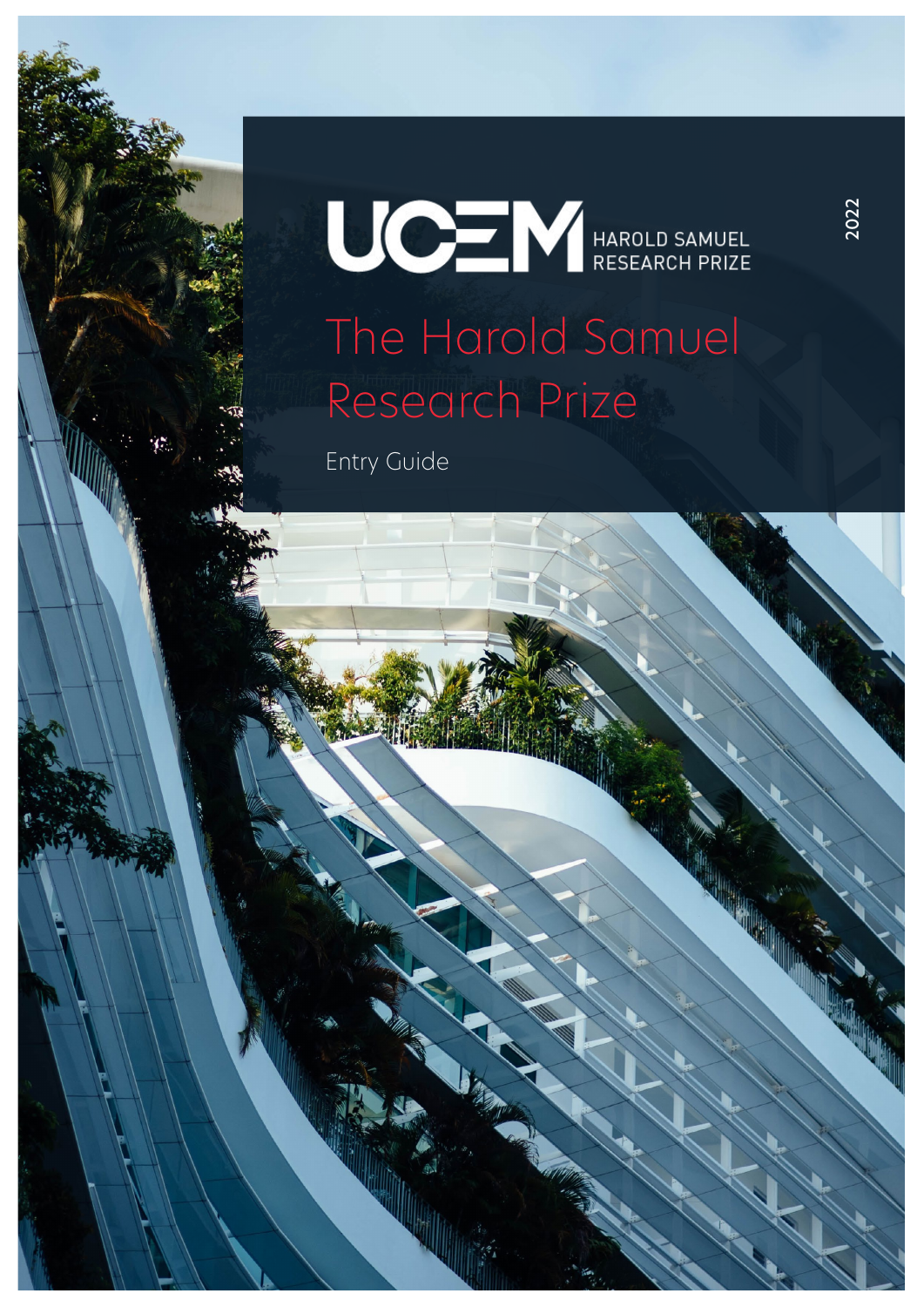### Contents

| 1.          | Introduction                           | Page 1  |
|-------------|----------------------------------------|---------|
| 2.          | <b>Principal's statement</b>           | Page 2  |
| 3.          | Benefits of receiving a research award | Page 4  |
| 4.          | <b>Submission and formatting</b>       | Page 5  |
| 5.          | Judging criteria                       | Page 7  |
| 6.          | How to enter                           | Page 8  |
| $Z_{\cdot}$ | What next?                             | Page 9  |
| 8.          | <b>Terms and conditions</b>            | Page 10 |
| 9.          | <b>Key dates</b>                       | Page 13 |
| 10.         | <b>Enquiries</b>                       | Page 14 |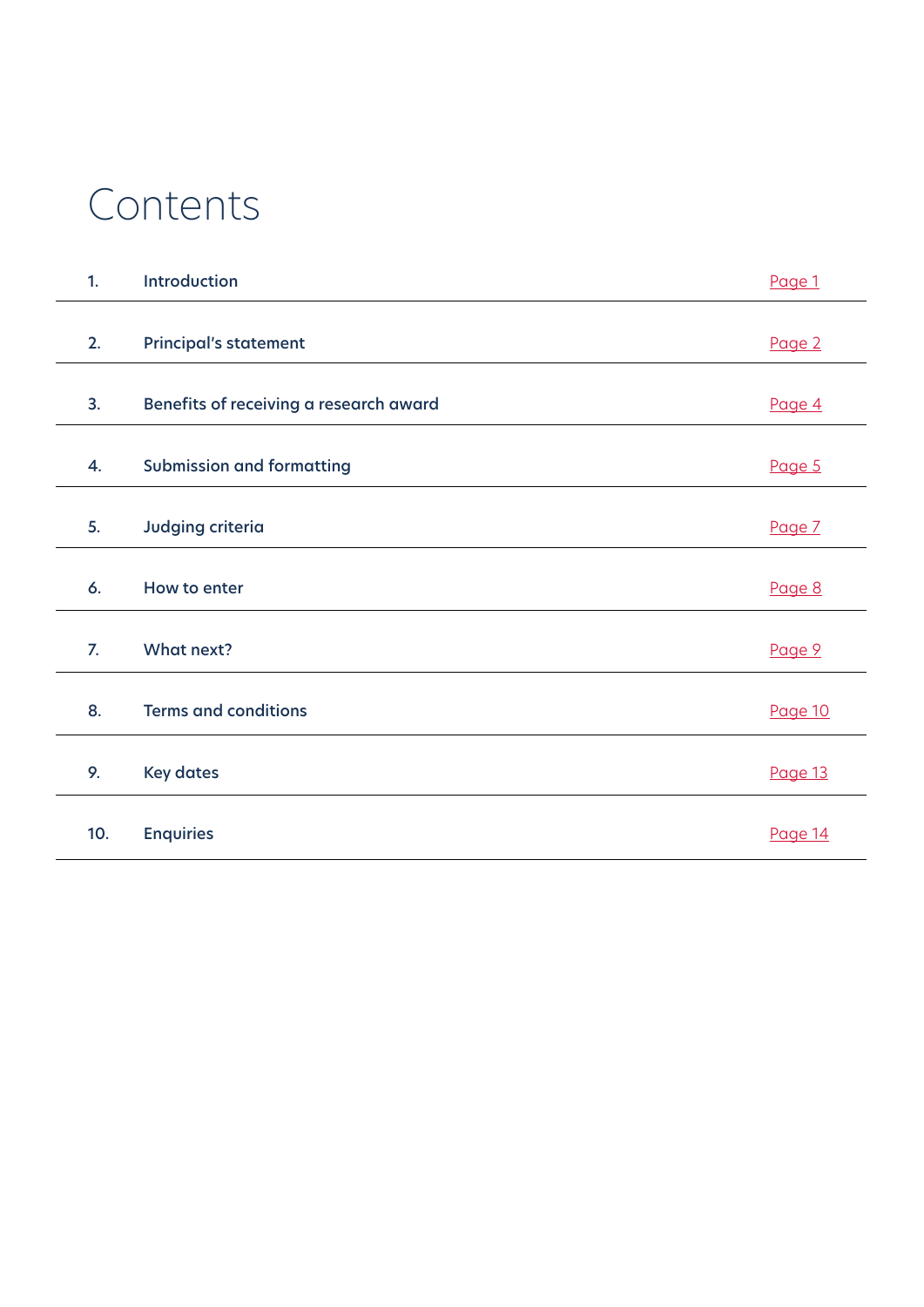### <span id="page-2-0"></span>**01** Introduction

University College of Estate Management (UCEM) is the leading provider of supported online education for the Built Environment, with 100 years' experience of providing the highest quality learning opportunities. At any one time, it has in excess of 4,000 students from more than 100 countries benefiting from its qualifications, taught by tutors with extensive industry experience.

UCEM helps to enhance Built Environment professional careers through its accredited property and construction-related programmes, offered at postgraduate and undergraduate levels, including apprenticeships. Currently, UCEM recognises individuals who have made outstanding contributions to the property industry, as well as alumni and students who have demonstrated excellence in their early careers and their studies, respectively, at its annual Property Awards event. To mark UCEM's centenary year, the institution launched a new annual research prize in 2019 which has the potential to spark many exciting opportunities – the Harold Samuel Research Prize.

The inspiration for this prize stems from the Harold Samuel Educational Trust (HSET) which was set up by the late Lord Samuel of Wych Cross – the founder and Chairman for many years of Land Securities PLC (the UK's largest commercial property investment and development company). HSET was established for the promotion, advancement and dissemination of knowledge of surveying, auctioneering, estate management and other areas of knowledge associated with land. Harold Samuel studied with the then College of Estate Management (CEM) at Lincoln's Inn Fields and his association with CEM lasted throughout his life. Harold left a financial legacy through HSET, established in his name when he died in 1987. The Harold Samuel Research Prize exists therefore to continue his legacy, in line with UCEM's core purpose, for the benefit of the Built Environment and the sector in general.

This guide will take you through the submission process, step-by-step. Please read this guide thoroughly to ensure that your submission is made at the correct time with the required information and in the right format. Please note that judges may have numerous submissions to review and invalid submissions may have to be rejected if these guidelines are not followed.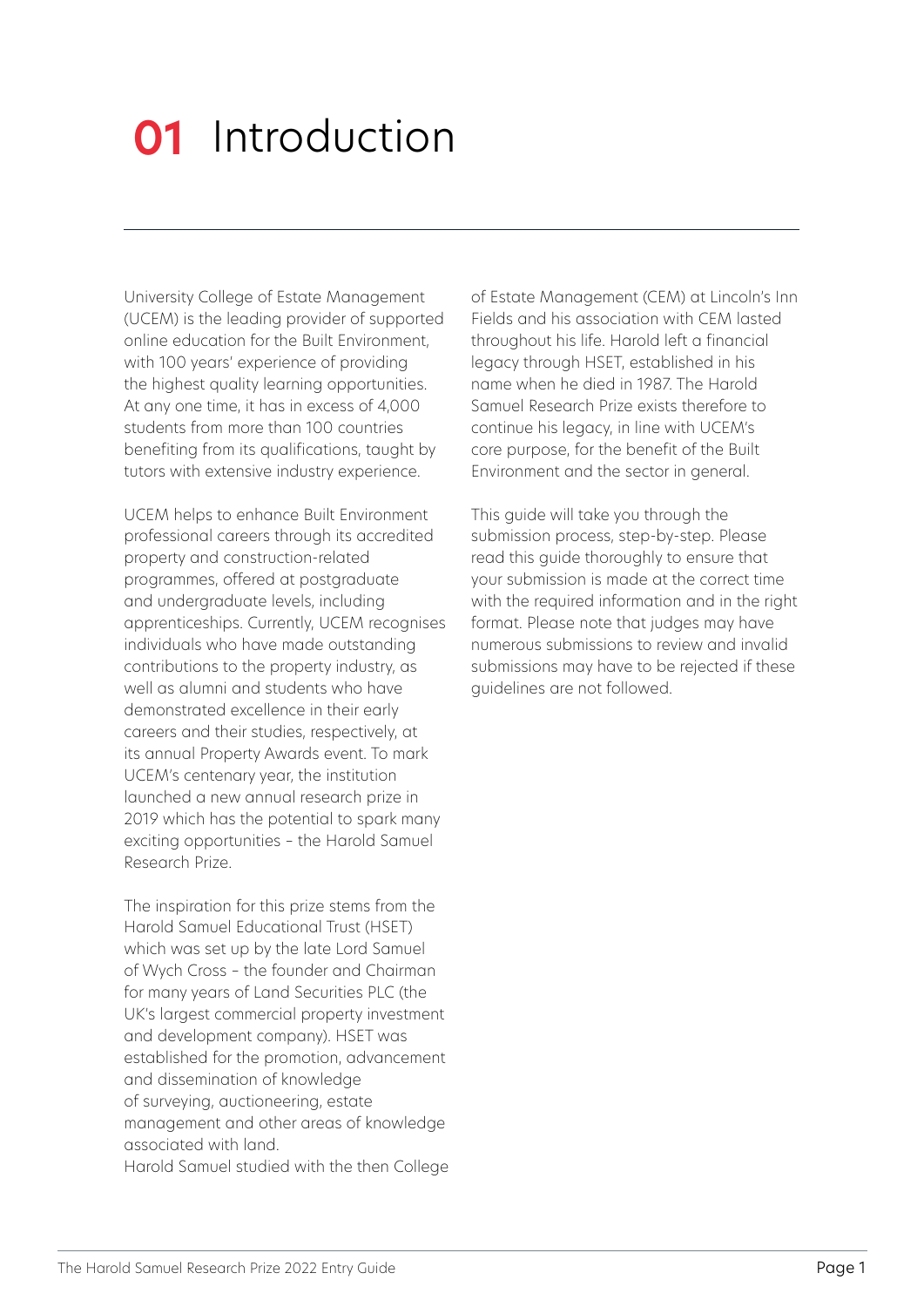### <span id="page-3-0"></span>**02** Principal's statement

I am very pleased to launch the 2022 Harold Samuel Research prize, an award of up to £15,000 to support a research project on a matter of significance to the Built Environment, and that of which aligns with UCEM's vision.

Whilst we are still living in the midst of uncertain times due to Covid-19, an unparalleled crisis that caused massive disruptions across the globe, the critical role the Built Environment profession has to play in shaping the future, remains. Now, more than ever, has the importance of 'place' become more profound in keeping our families healthy and safe, our businesses growing and our communities thriving. Health and wellbeing must be prioritised in buildings and in cities, alongside netzero carbon and energy efficiency targets, if we are to accelerate the transition to a sustainable future. Buildings, both new and existing, and as diverse as offices, schools, multifamily homes, healthcare and government-owned buildings, can and must be designed, constructed and operated to support the wellbeing of the people inside. Sustainability is central to UCEM's vision, and we invite you to share this aspiration and align your research to address one or more of the 17 United Nation's Sustainable Development Goals (SDGs), with a key focus on demonstrating the Environmental, Social and Economic benefits in the Built Environment.

The scope of the research can be as wide-ranging as the applicant chooses. Applicants are invited to consider how the project can deliver long-term sustainable benefits to the sector through improvements to current practice. The research must demonstrate the potential to have a clear

impact by proposing practical solutions to the issues investigated, and by making recommendations as to how these solutions should be implemented. Indeed, solutions for health, for energy efficiency, for resilience and for equity need not be mutually exclusive, they ought to be harmonised, so that we can deliver better buildings, stronger organisations and more vibrant communities. We welcome applications from practitioners and those in the research community, from across the globe, and from all communities and underrepresented groups. Submissions will be assessed according to the criteria listed in section 5 of this guide. An appointed panel of independent professional experts will review and assess proposals and determine the prize winner.

Notwithstanding that the applicant is the initiator and author of the research work and the recipient of the prize, we hope that collaborators or employers will also feel engaged to offer their support, either by providing resources and/or further funds or allowing time off in lieu, for the applicant to undertake the work.

The recipient of the prize will be announced at the annual UCEM Property Awards event this October, in London, and will be followed by a promotional campaign by UCEM to maximise exposure and impact. Once the prize is awarded, it is expected that the work will be undertaken and completed so that the findings can be produced in report format by September 2023. This would then allow publication and presentations to be made at the 2023 UCEM Property Awards. The intent is that the research will be of widespread public interest. UCEM will use its profile in the Built Environment sector to market and distribute the research, and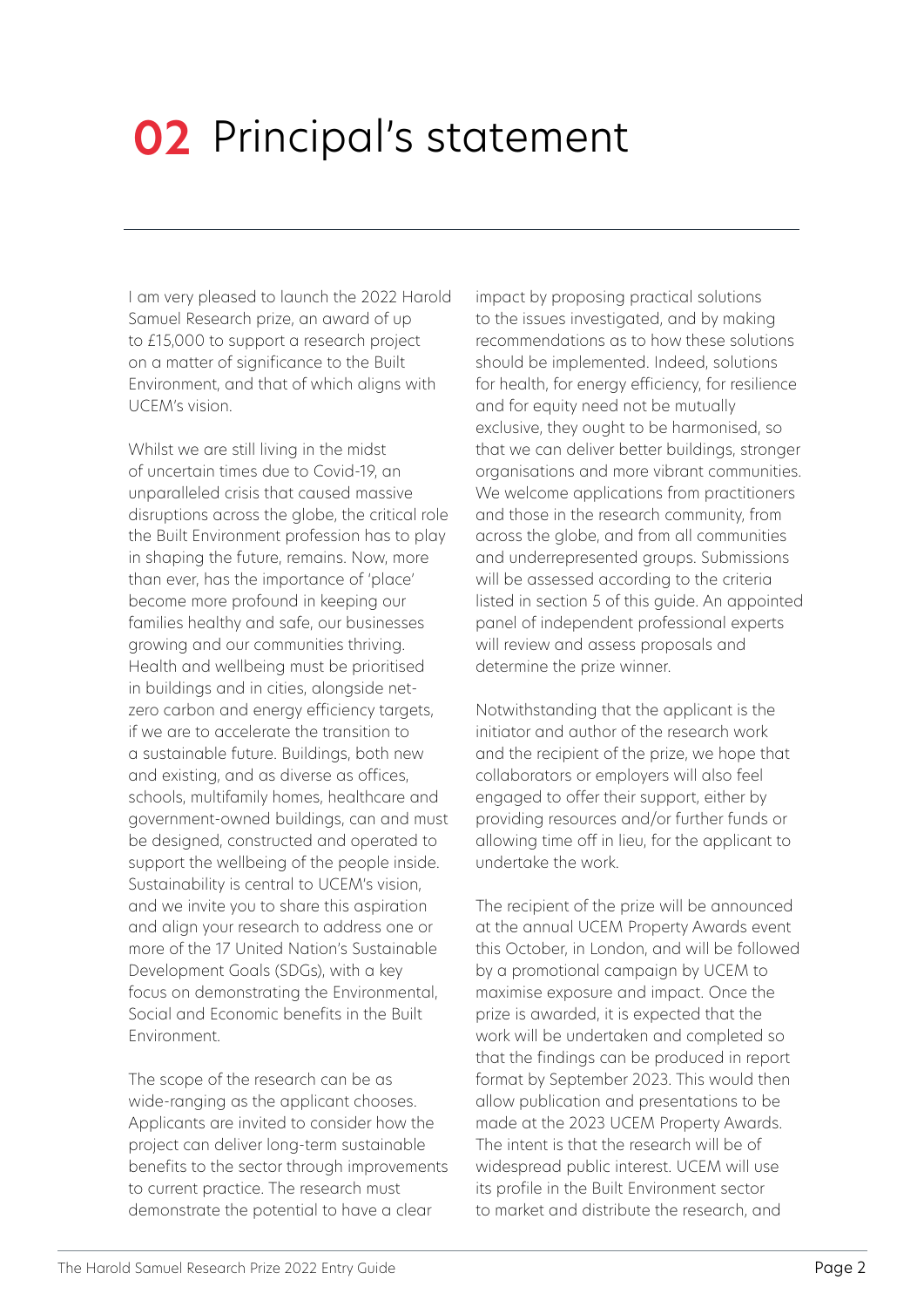# **02** Principal's statement

promote the author, firms and/or associated contributors. The successful applicant will also be assigned a mentor by UCEM during the delivery of the project.

We hope that you will find this opportunity of great interest. We believe that this prize will be enormously beneficial to you and any associated firms or organisations, and, most importantly, will make a positive difference to the wider Built Environment.



Ashley Wheaton Principal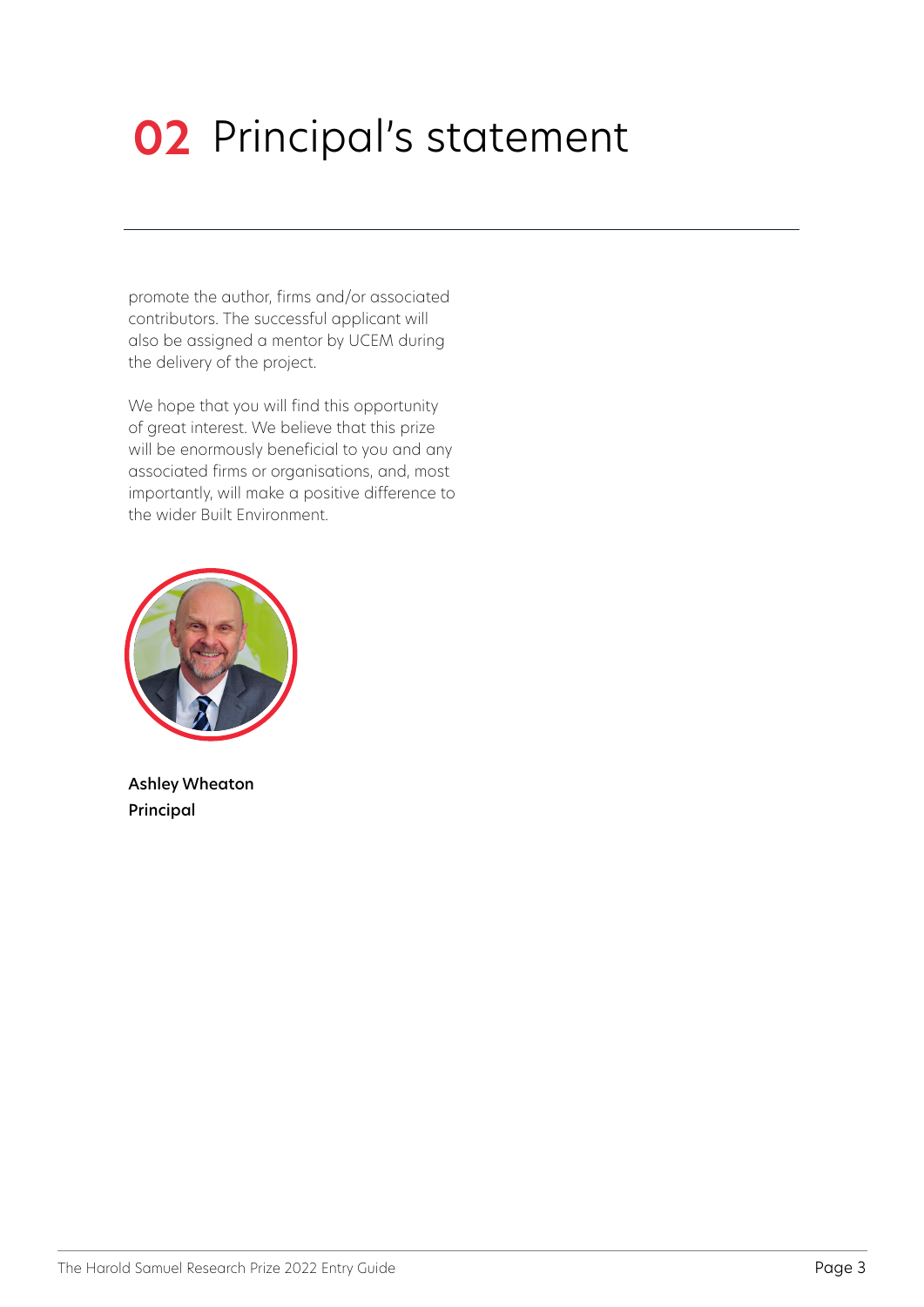### <span id="page-5-0"></span>**03** Benefits of receiving a research award

Submitting a proposal for a prize of this nature can have huge benefits for individuals and businesses. Winning, or even making it onto the shortlist, is a considerable personal achievement and something that you can reflect in your CV, your position with your current employer and your future career progression. You will enhance your profile in the industry through your initiative, commitment and skill to present ideas for the benefit of the Built Environment.

You, and if applicable your firm and/or collaborators, will receive due recognition in mainstream publications. Marketing and website information will give due credit to those involved through UCEM's online material.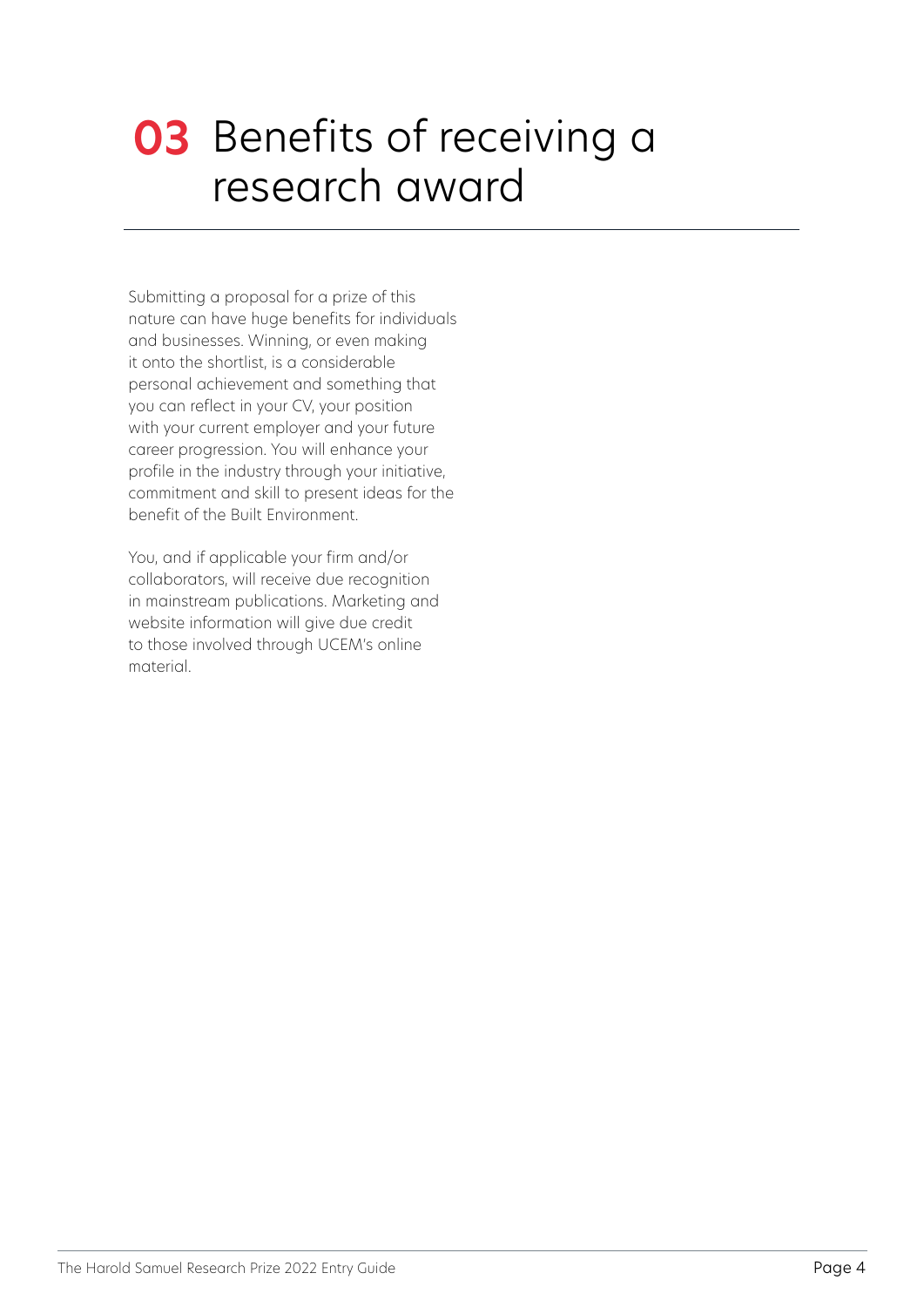### <span id="page-6-0"></span>**04** Submission and formatting

Entries must be received by 12pm (BST) on Friday 19 August, 2022. Entering the competition is free of charge. Please complete the downloadable application form from the UCEM Harold Samuel Research Prize page [www.ucem.ac.uk/harold-samuel-re](https://www.ucem.ac.uk/harold-samuel-research-prize/)[search-prize/](https://www.ucem.ac.uk/harold-samuel-research-prize/) and submit to [hsrp@ucem.ac.uk](mailto:hsrp%40ucem.ac.uk?subject=)

#### Research Proposal

This is the main part of the submission and the information should be of sufficient detail, format and interest to satisfy the judging criteria set out in Section 5 of this guide. Projects should address one or more of the following three themes, aligned to UCEM's core purpose to contribute to a better Built Environment:

#### [1] Research focused on any economic aspect of the Built Environment

For example, what are the economic challenges and opportunities facing people and organisations involved in delivering Built Environment projects? How can the sector become more efficient? What opportunities are there for time and cost savings across the supply chain? Do traditional finance/ contractual models work and how can they be improved? What can be put in place and how can such changes be implemented? Who needs to be part of this and how?

#### [2] Research focused on any social aspect of the Built Environment

For example, what are the social challenges and opportunities facing people and organisations involved in delivering Built Environment projects today? How can the sector more successfully attract and retain diverse talent? How does the Built Environment need to change to widen participa-

tion? How can happiness within the sector be increased? How can we better deliver social value? What are the key issues and opportunities of today and how can solutions be created to benefit tomorrow? What can be put in place and how can such changes be implemented? Who needs to be part of this and how?

#### [3] Research focused on any environmental aspect of the Built Environment

For example, what are the environmental challenges and opportunities facing people and organisations involved in delivering Built Environment projects? How can the sector reduce its carbon footprint and enable change that results in wide-ranging sustainable development? What can be put in place and how can such changes be implemented? Who needs to be part of this and how?

Research that covers more than one aspect of the Built Environment (economic, social and environmental) is especially encouraged.

#### General formatting guide

In order to make collation and assessment of the entries manageable and comparable, where possible your submission document should:

- not exceed 20MB;
- include 5-10 photographs, where photos are applicable and relevant;
- be of a minimum of Arial 11 font size with black text on a white background.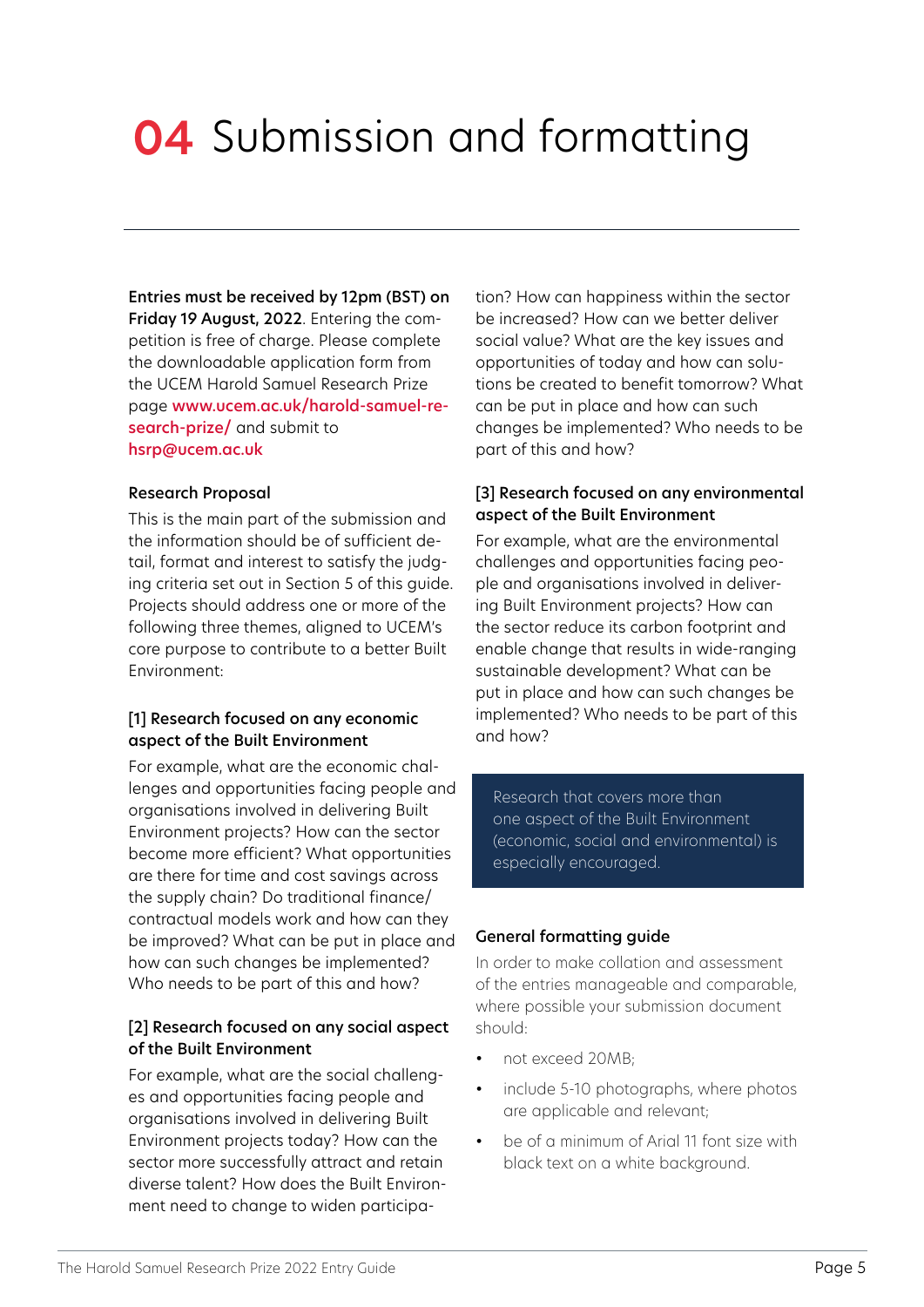### **04** Submission and formatting

Visual information is often invaluable when assessing the validity of the submission. The nature and quality of the digital images provided will need to be of a size that can be used in presentations or in print. When submitting images, please provide digital photographs (not CAD images). Low resolution versions - for the judges to view online, please upload thumbnail versions of your images to the following specification:

- size: 800px max width or height along longest edge
- resolution: 72dpi
- colour: RGB Colour
- format: JPEG (.jpg)
- file name: project name with description of image.

High resolution versions - for use on screen at the awards events, for press enquiries and for inclusion in the printed prize winner publication, please upload a single zip file of your project images to the following specification:

- size: 25cm minimum width
- resolution: 300dpi minimum
- colour: RGB Colour
- format: JPEG (.jpg)
- file name: project name with description of image.

Please note: The executive summary and photographs may be published on the UCEM website. Please ensure that the information you provide is accurate, as this will be reproduced digitally and in print.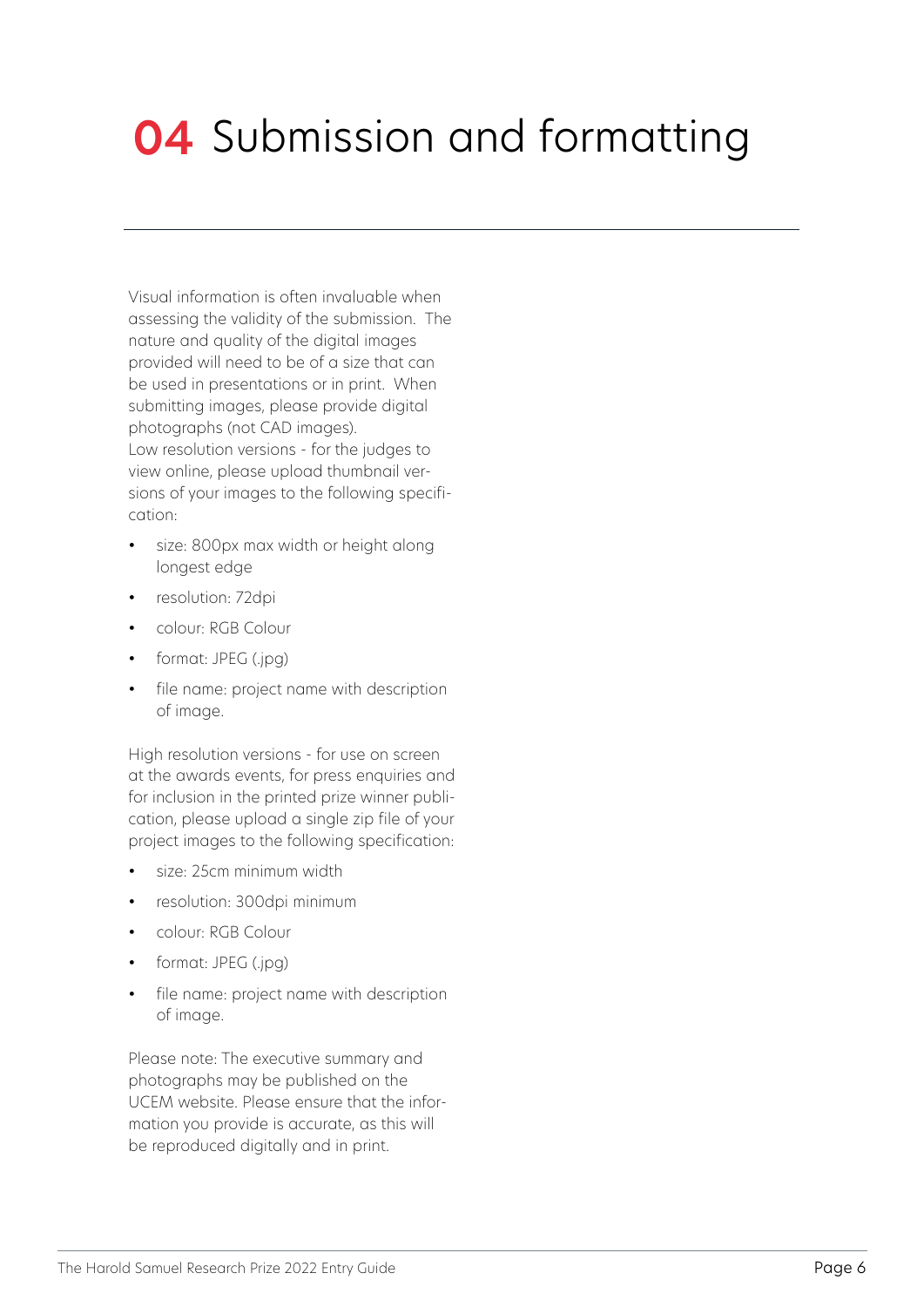# <span id="page-8-0"></span>**05** Judging criteria

The applicant should note that the judges will be focusing their attention on the following questions:

- $\rightarrow$  Is the application valid and compliant?
- **→** Are there clear aims and objectives?
- $\rightarrow$  Is the project deliverable?
- $\rightarrow$  To what degree is the proposal innovative?
- $\rightarrow$  Is it original?
- **→** What are the long-term prospects for the proposal?
- $\rightarrow$  Is the proposal a catalyst for economic improvements, whether localised or on a larger scale?
- **→** Will the proposal offer economic, viable and cost-effective solutions?
- **→** Which areas of the sector will benefit and how?
- $\rightarrow$  How is the work to be funded?
- $\rightarrow$  Can the work and potential benefits be measured or quantified?
- → Is the project data clear and accurate?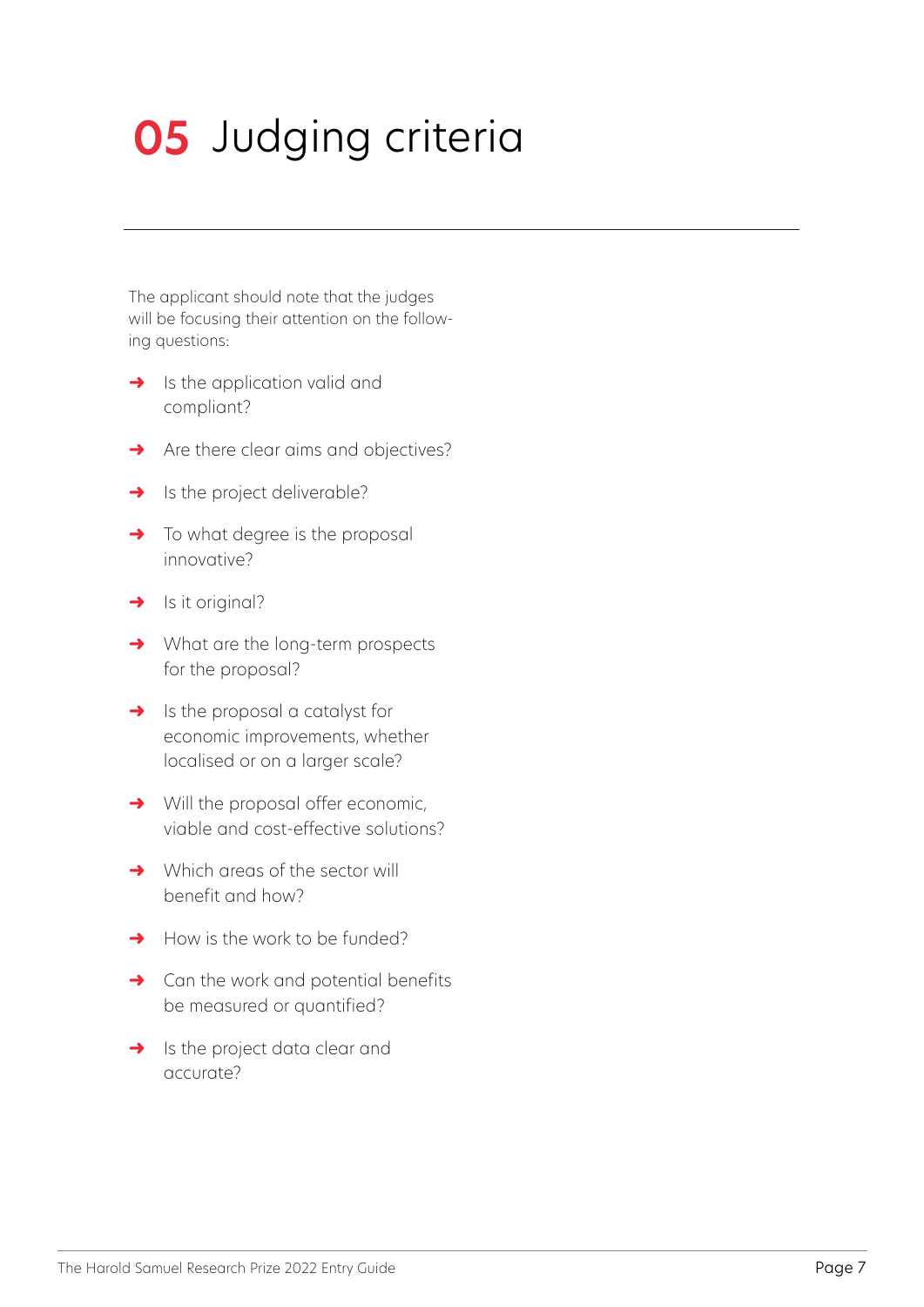### <span id="page-9-0"></span>**06** How to enter

Enter by completing the application form which can be downloaded from the UCEM Harold Samuel Research Prize webpage at [www.ucem.ac.uk/harold-samuel-re](https://www.ucem.ac.uk/harold-samuel-research-prize/)[search-prize/](https://www.ucem.ac.uk/harold-samuel-research-prize/) You should submit your completed application form by emailing them to [hsrp@ucem.ac.uk](mailto:hsrp%40ucem.ac.uk?subject=)

Entries must comply with the Harold Samuel Research Trust terms and conditions outlined in Appendix 1 below, which you will be required to confirm acceptance of on the application form.

Submissions must be received by 12pm (BST) on Friday 19 August, 2022. If you have any questions, please email [hsrp@ucem.ac.uk](mailto:hsrp%40ucem.ac.uk?subject=)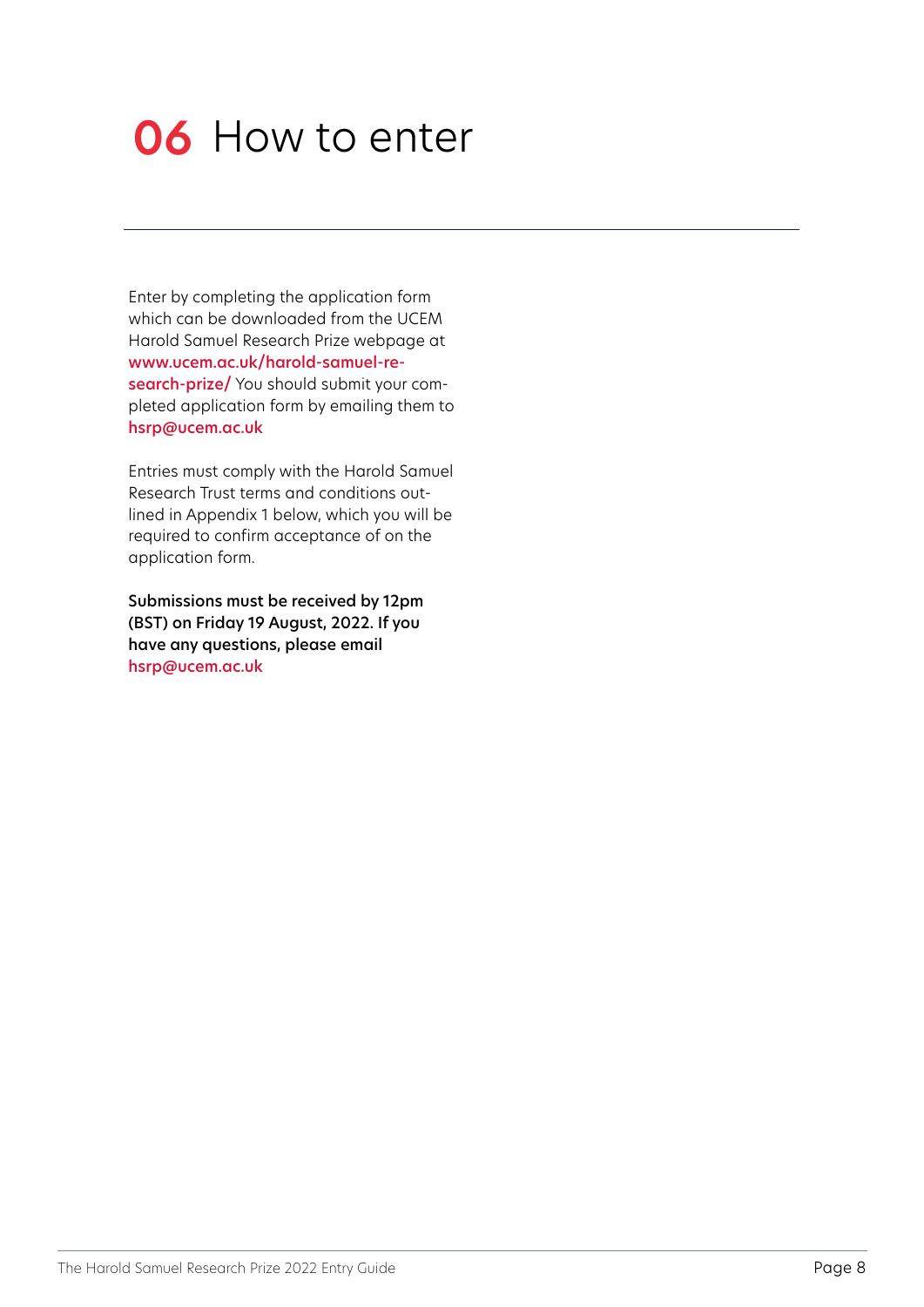### <span id="page-10-0"></span>**07** What next?

Valid submissions will then progress to the assessment stage. Submissions will be collated and reviewed.

A final decision will be made in September and applicants informed of the decision on 9th September 2022. The announcement and presentation will be made at the UCEM Property Awards on Thursday, 13th October, 2022. UCEM reserves the right not to grant the Harold Samuel Research Prize if, in the opinion of the judges, no entry reaches the necessary standard.

Following the prize announcement, UCEM, through its appointed representative, will liaise with the winner to agree phasing of the prize money in line with the research programme and a plan for monitoring progress and ultimately the format of the completed work. The final completed research report will be due in early September 2023 in order to allow publication and presentations at the UCEM Property Awards event in October 2023.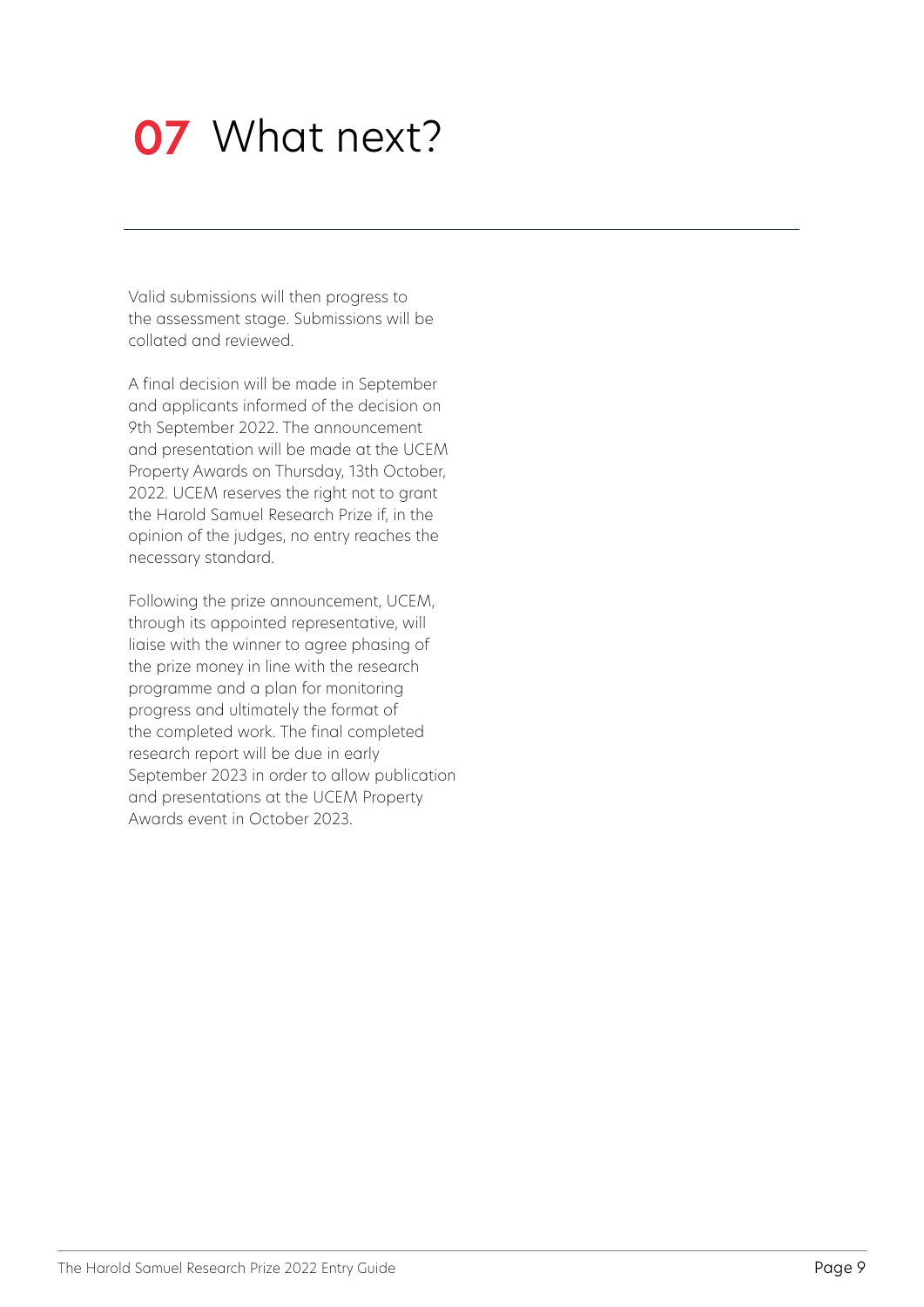### <span id="page-11-0"></span>**08** Terms and conditions

By entering this competition, the applicant agrees to be legally bound by the terms and conditions set out below:

- 1. These terms and conditions apply to all applications for the Harold Samuel Research Prize.
- 2. The competition for the Prize is open to all aged 18 or over, including overseas applicants.
- 3. An individual may make multiple applications.
- 4. UCEM students may not submit applications in relation to their current course or dissertation topic but past UCEM students may submit applications which develops the work they presented while at UCEM.
- 5. If the application is shortlisted a more detailed proposal may be required, detailing the subject matter of the research project, its purpose and application to the Built Environment.
- 6. The applicant must ensure that they provide accurate details of his/her credentials, e.g. 'surveyor'. UCEM accepts such credentials in good faith and shall not be responsible for verifying whether such credentials are correct.
- 7. UCEM does not accept responsibility for:
- 7.1 any inaccurate information contained within the submission. It is the applicant's responsibility to provide complete and accurate information;
- 7.2 competition entries that are lost, stolen, mislaid, damaged or delayed in transit, regardless of cause, including as a

result of any postal failure, equipment failure, technical malfunction, systems, network, computer hardware or software failure of any kind.

- 8. The applicant is responsible for ensuring that there are no reasons why the research project cannot be entered for the Prize and any third parties who have an interest in the research project are aware of the application.
- 9. To help UCEM manage and maintain the reputation of the Prize, the application must include details of any media publications in the preceding 24 months which may be relevant to, or affect, the public image of the applicant and/or the research project. Negative publicity will not mean the application is automatically disqualified but the application will be disqualified if the applicant fails to disclose such information.
- 10. The application must include:
- 10.1 an estimate of the costs associated with the research project and details of how and when they will be incurred; and
- 10.2 a summary description of any matched funding that the applicant expects to receive from any third parties.
- 11. UCEM reserves the right to reject applications which do not include the required information or if it has reasonable grounds to believe that the applicant has breached any of these terms and conditions.
- 12. The judges will make their decision. taking into account the judging criteria set out in Section 5 of the Entry Guide.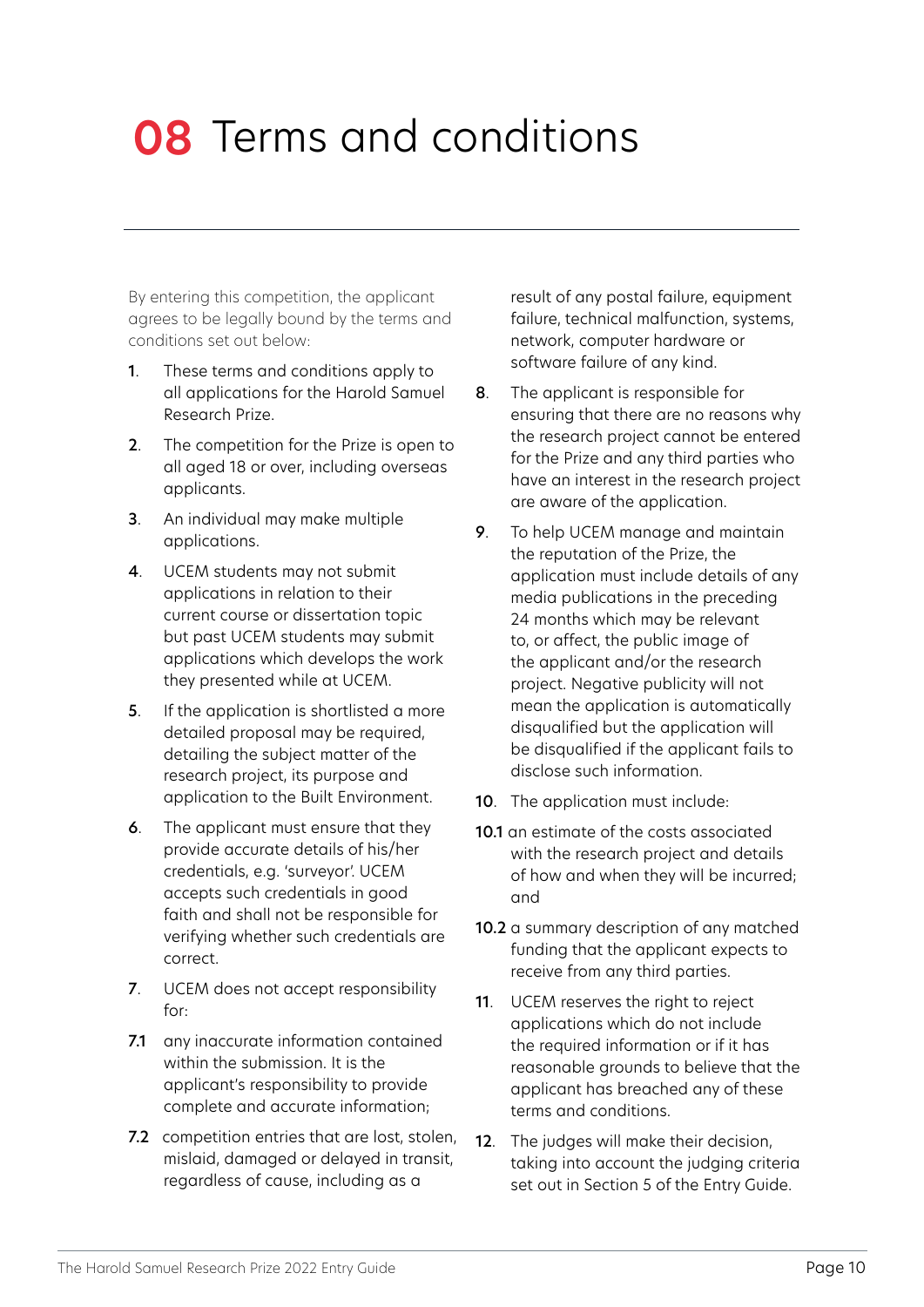### **08** Terms and conditions

Their decision will be final and awards will be made solely at their discretion. If the judges conclude that no suitable application has been received, the Prize will be deferred to the following year.

- 13. Feedback on individual applications will not be given although the judges may respond to queries from any individual who is shortlisted for an interview.
- 14. UCEM reserves the right to award the Prize to the winner by the payment of a lump sum or instalments. Any payments by instalments will be conditional upon the winner's progress on the research project.
- 15. Where the Prize is awarded by instalments, the winner shall consult with UCEM. The winner will provide UCEM with an interim progress report (by telephone or email), no later than four months after the date of the award, to update UCEM as to the winner's progress and the next steps he/she anticipates taking. This could form part of the research mentoring/ support provision offered by UCEM's academic team and should help the winner ensure that expenditure on the research project is managed effectively. This will help to preserve the integrity of the Prize and if applicable, related match funding.
- 16. If the winner does not complete the delivery of the research material by the target date, UCEM reserves the right to reclaim all or part of the Prize.
- 17. The winner shall complete the research project no later than three weeks before the published date for the

following year's Property Award's Lunch. The research project must be presented in a report format which will allow publication and presentations to be made at the following year's Awards.

- 18. The applicant warrants that the content of the research project and any supporting materials submitted by the applicant shall not infringe the rights, including any intellectual property rights, of any third party.
- 19. The applicant and his/her licensors shall retain ownership of all intellectual property rights, including any moral rights in the research project and any supporting materials.
- 20. By making an application, the applicant hereby agrees to grant or shall procure the direct grant to UCEM of a fully paid-up, worldwide, nonexclusive, royalty-free perpetual and irrevocable licence to use, display, publish, transmit, copy, edit, alter, store, re-format and sub-licence any intellectual property rights in the research project and in any supporting materials.
- 21. UCEM shall ensure that all descriptive literature relating to the winner's research project shall be marked with a notice in the following terms: © Copyright [winner's name] [YEAR] reproduced with permission by UCEM.
- 22. If the submission includes reference to any third party (for example a coauthor of the research project), the applicant shall be responsible for obtaining all necessary permissions from the third party.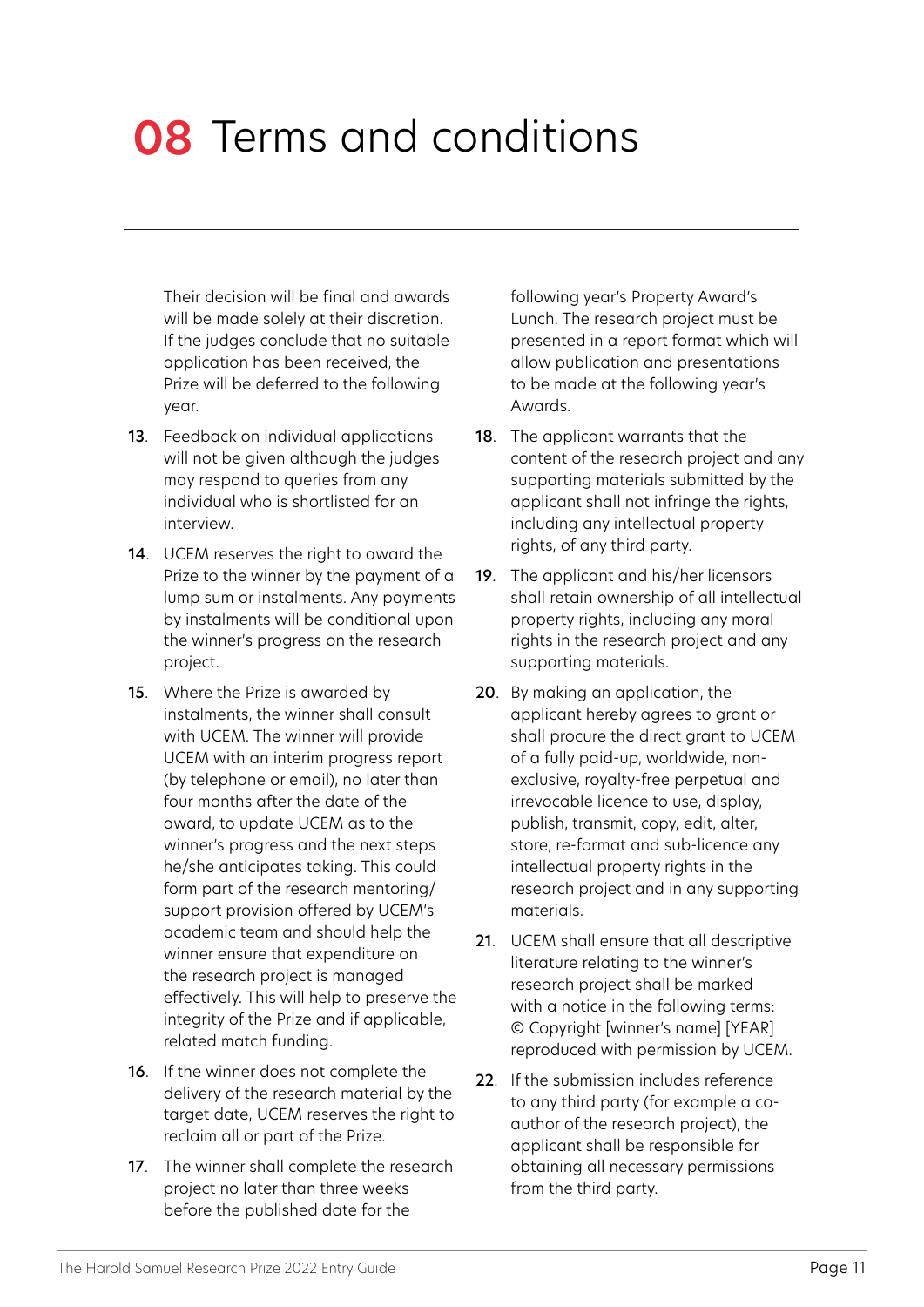### **08** Terms and conditions

- 23. UCEM may make the winner's research project, details of his/her identity and photographs of him/her available on its website and any other media for the purpose of publicising and promoting the Prize. If the winner does not want his/her photographs to be used, he/ she must inform UCEM in writing.
- 24. The winner may be required to participate in reasonable publicity (including taking on ambassador roles and attending events to promote the research project) and hereby acknowledges and agrees to the use of his/her name for publicity and promotional purposes.
- 25. UCEM undertakes to process the applicant's personal information in accordance with the requirements of all data protection legislation (including GDPR) in force from time to time. UCEM will keep the applicant's personal information for a period of 10 years after the closing date unless the applicant provides his/ her consent to being contacted by UCEM and its partners regarding its services, events and offers which may be used for marketing, research or analysis purposes. Further details on how UCEM will process the applicant's personal information is set out in the <www.ucem.ac.uk/privacy>
- 26. These terms and conditions are governed by English law, and the parties submit to the non-exclusive jurisdiction of the courts of England and Wales.

By entering this competition, the applicant agrees to be legally bound by these terms and conditions.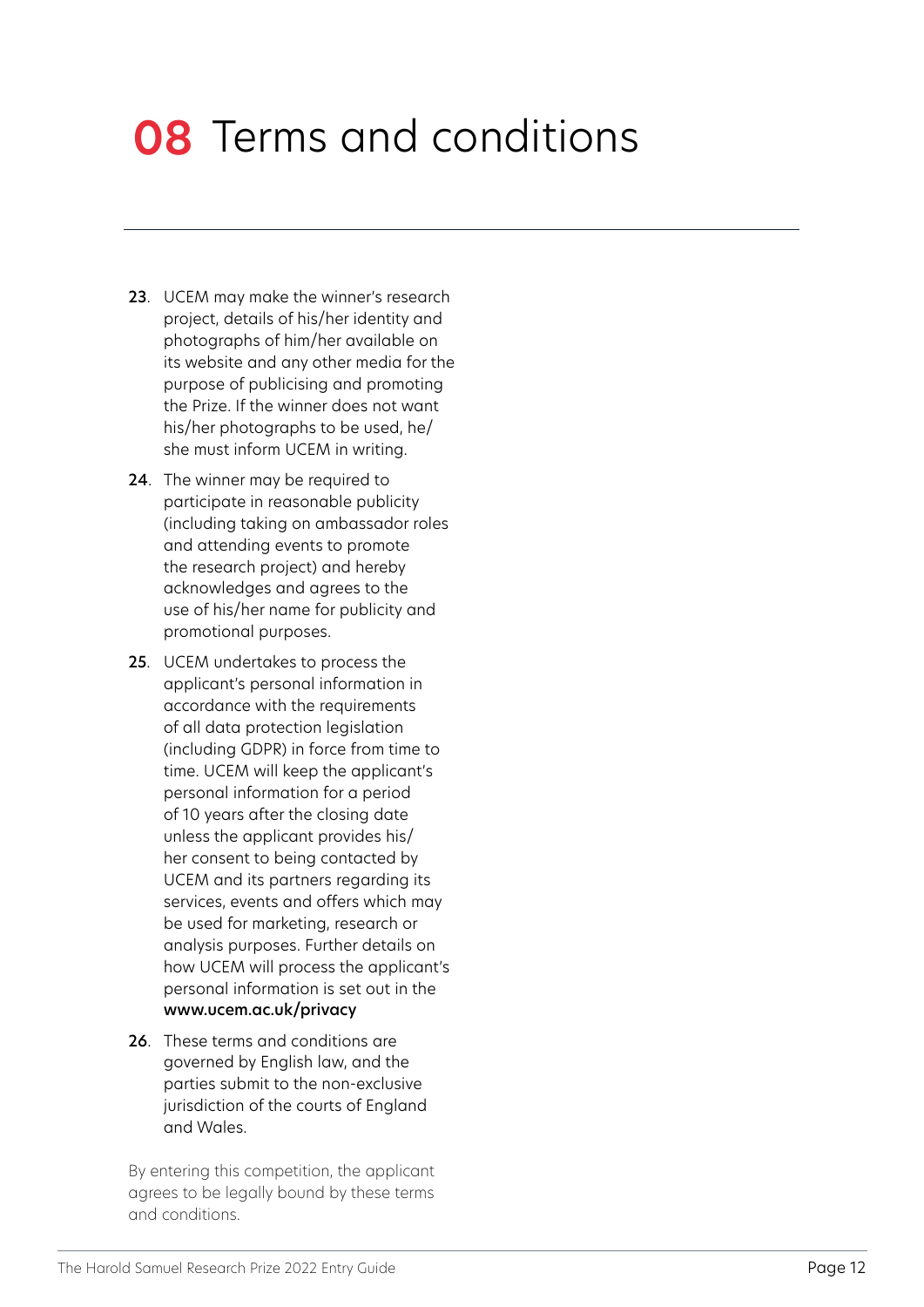<span id="page-14-0"></span>

| <b>Key dates</b>     |                                                      |
|----------------------|------------------------------------------------------|
| 01/06/22             | Harold Samuel Research Prize announced               |
| 01/06/22             | UCEM website open for applications                   |
| 19/08/22             | Last date for submissions                            |
| 22/08/22 to 09/09/22 | Judging panel assessments                            |
| 09/09/22             | Judging panel final decision and applicants notified |
| 13/10/22             | UCEM Property Awards luncheon presentation           |